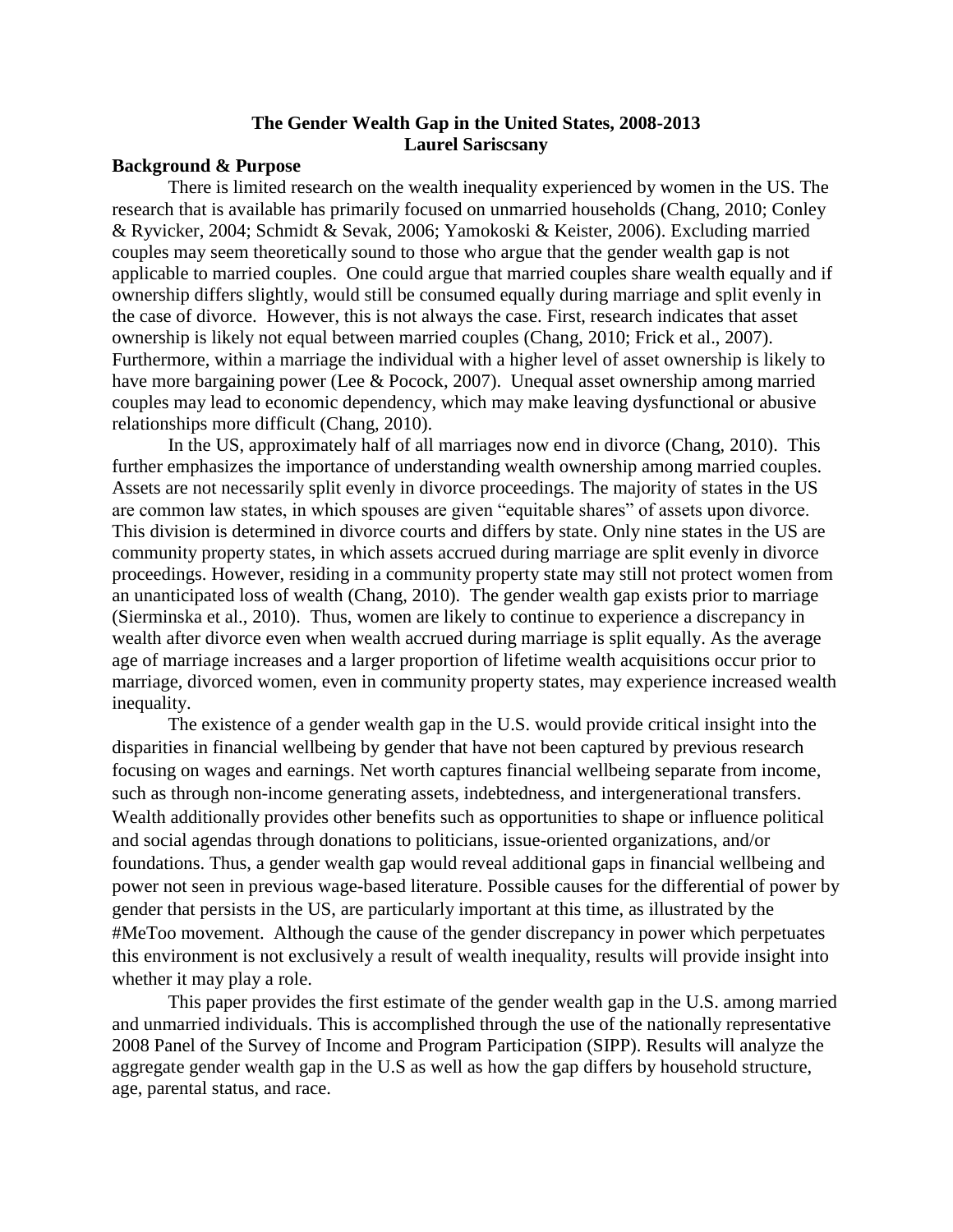#### **Data**

 $\overline{a}$ 

This study utilizes the 2008 Panel of the Survey of Income and Program Participation (SIPP). SIPP is a continuous series of nationally representative panels. The 2008 Panel consists of 52,000 households. The sample is representative of the U.S. civilian non-institutionalized population. SIPP is particularly well suited to analyze the gender wealth gap for three reasons. First and most importantly, the SIPP interviews all household members 15 years or older. This differs from other surveys that typically only interview the household head. As a result, assets and liabilities can be measured at an individual  $level<sup>1</sup>$ . Second, SIPP provides a more comprehensive list of assets and liabilities than is available in the majority of survey data. Third, SIPP oversamples low-income households. Although low-income is not equivalent to low wealth, it does increase the probability of SIPP accurately capturing wealth at the bottom of the distribution. Although other surveys oversample the top of the distribution, this is not often done at the bottom. The gender wealth gap may arguably have a greater impact on the wellbeing of women at the bottom of the distribution in which a small difference in wealth may translate into a large difference in financial stability.

# **Measures & Analytic Strategy**

Individual level assets and liabilities are the primary variables of interest. Assets and liabilities are measured individually as well as combined to determine net worth. Net worth is measured as the sum of individually owned assets minus liabilities. Although, as stated, SIPP measures wealth at an individual level, assets and/or liabilities in relation to educational savings account, primary residence, and vehicle are reported at a household level. However, SIPP includes a reported list of owners for these assets. This is used to determine which household member to attribute ownership to. The value of jointly owned assets is split evenly between the listed owners. SIPP also includes measurements of race (White non-Hispanic, Black non-Hispanic, Asian, Hispanic, or Other), marital status (Married, Widowed, Divorced, or Never Married), parental status (Child in household under the age of 18), age (18-30, 31-45, 46-64, or Over 65), and gender (Male or Female) of all household members.

Analyses begin by descriptively presenting characteristics of net worth (mean, median, relative wealth position<sup>2</sup>, and the percent with zero or negative wealth), quantile share, and wealth inequality characteristics (Gini coefficient<sup>3</sup>, p90/p50, and p75/p50<sup>4</sup>) among individuals over the age of 18, stratified by gender and marital status. Results will be presented at both a household and individual level. The household level measures are included to assist in illustrating the contribution of individual-level wealth measures. Additional figures are constructed, separately analyzing the gender wealth gap by race, age group, marital status, and parental status. Next, linear regressions are presented, analyzing the gender wealth gap controlling for race, educational attainment, age, and parental status. Results are stratified by marital status. Lastly, the portfolio composition of adult men and women, stratified by marital status, is analyzed, and the relative gender wealth gap by each asset and liability is presented.

 $<sup>1</sup>$  Educational savings accounts, primary residence, and vehicles are only measured at a household level. However,</sup> ownership of joint assets can be inferred from the reported list of owners.

<sup>&</sup>lt;sup>2</sup> The mean wealth of the relevant gender and marital status group divided by total wealth multiplied by one hundred.

<sup>&</sup>lt;sup>3</sup> The Gini coefficient is a ratio of the ear enclosed by the Lorenz curve and ranges from 0 (perfect equality) to 1 (perfect inequality)

 $^{4}$  P90/p50 provides the ratio of the 90<sup>th</sup> percentile to the 50<sup>th</sup> percentile, p75/p50 provides the ratio of the 75<sup>th</sup> percentile to the 50<sup>th</sup> percentile.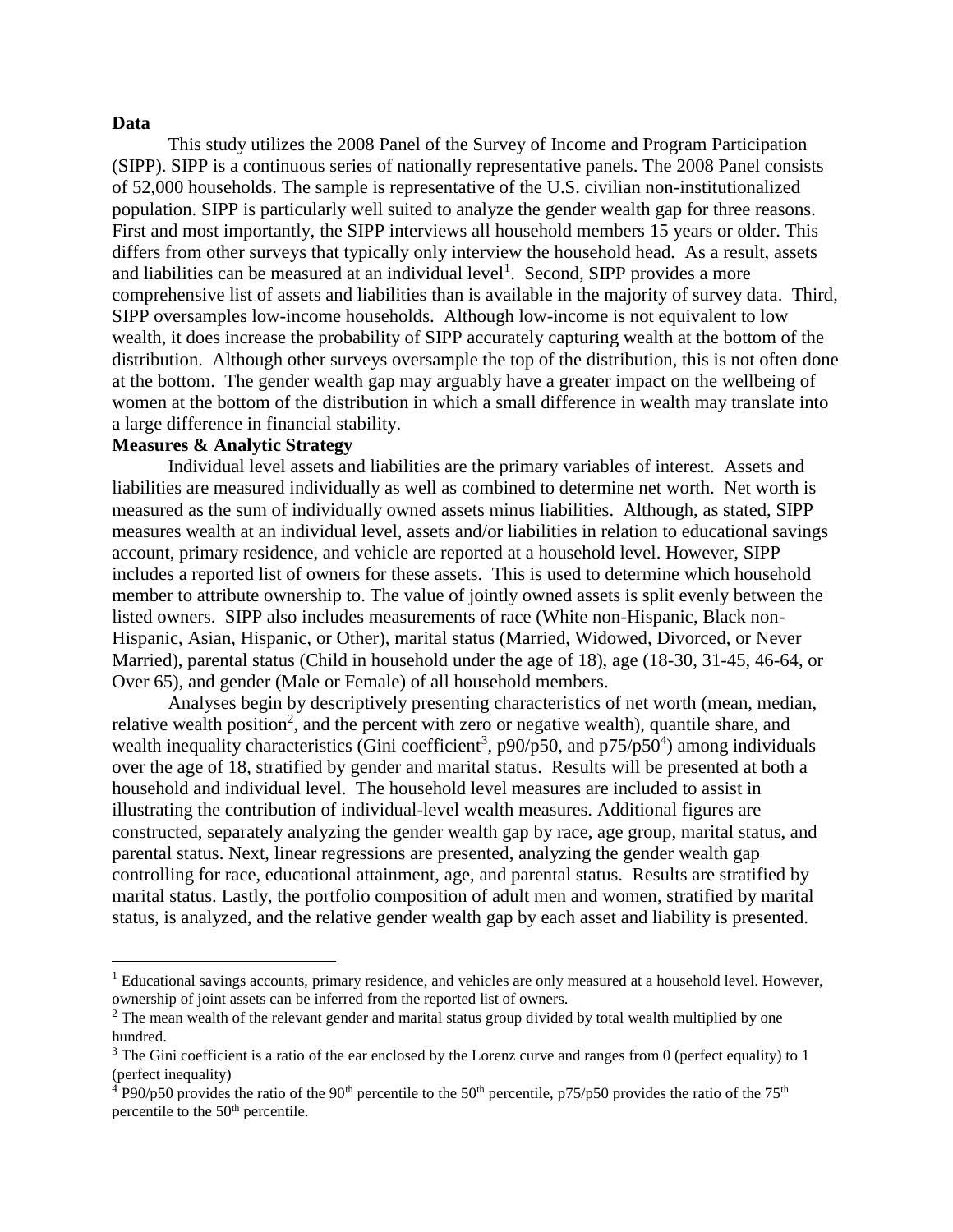### **Preliminary Results**

Preliminary individual-level results indicate that the average overall gender wealth gap is approximately \$14,000. Although this is not large in magnitude, results are statistically significant. Figure 1 presents the gender wealth gap by marital status among adults over the age of 18. Results indicate that the gender wealth gap is largest among widowed individuals, with widowers owning an average of \$49,000 more wealth than widows. Married women experience the next largest gap in net worth. Married women own an average of \$27,000 less than married men. Never married women experience the smallest gap at an average of \$10,000. However, despite the small value of the gender wealth gap among never married individuals, it may in fact represent the largest difference in financial wellbeing. Never married women own an average of \$22,000 in net worth. If the gender wealth gap were eliminated never married women's wealth would nearly double.



Figure 2 presents preliminary estimates of the gender wealth gap by race. The gender wealth gap is found to only be statistically significant among white individuals. This is likely primarily a result of the massive racial wealth gap in the U.S. Black and Hispanic individuals own an average of \$100,000 less wealth than white men.